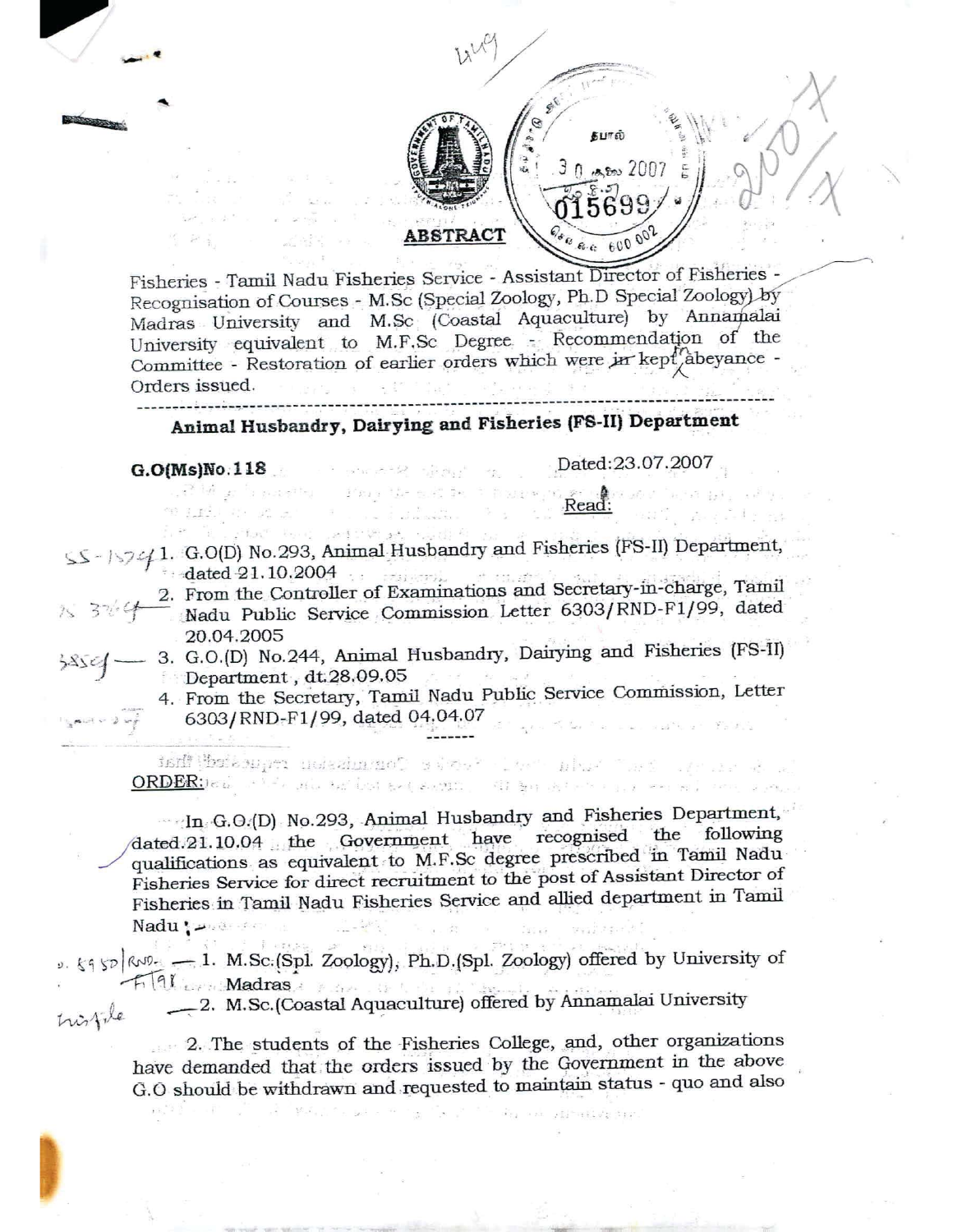to reconsider the decision of- equivalence of M.F.Sc. with other qualifications.

,.' .-

--. --.\_- -\_.- • - <sup>~</sup>--- ----'--.,,-...•

 $\mathcal{L}$ 

~

 $\frac{1}{2}$  , and the contribution of  $\mathcal{L}$ 

I I ! I i I  $\vert \cdot \vert$ 

 $\qquad \qquad$ i,, !

,  $\begin{array}{c} \begin{array}{c} \begin{array}{c} \begin{array}{c} \end{array} \\ \begin{array}{c} \end{array} \\ \begin{array}{c} \end{array} \end{array} \end{array}$ f

,

*f.* I

I

w- , which in the case of the set

3. Meanwhile the Tamil Nadu Public Service Commission in its letter dated 20.04.05 has stated that the subject matter viz. whether the orders equating M.Sc.(Coastal Aquaculture) of Annamalai University to M.F.Sc., issued in  $G.O(D)$  No.293, Animal Husbandry  $\mathbb{R}$ and Fisheries (FS-2) Department, dated '21.10.04 may be reviewed was placed before the Committee. The Committee reviewed " the matter and resolved to request Govemnient (in the wake of representations received) to keep the G.O.No.293 Animal Husbandry and Fisheries Department, dated. 21.10.2004 in abeyance. To refer the issue to a Committee of Experts on the subject". Tamil Nadu Public' Service Commission has therefore requested the Government to keep the G.O(D) No.293, Animal Husbandry and Fisheries Department, dated.21.10.2004 in abeyance as resolved by the Committee.

4. The Secretary, Tamil Nadu Public Service Commission in his letter fourth read above has reported that the subject, "Considering M.Sc., (Coastal Aquaculture) offered by the Annamalai University as equivalent to M.F.Sc. for employment purpose in Public Services, had been placed before the equivalence Committee at its Meeting held on 30.03.07. After detailed deliberations the Committee decided to accept the Expert Committee's recommendations, constituted in connection with the above subject, to recommend the same to Government as such. The Exports Committee's report is as follows:-

The Committee resolves that the M.Sc., Coastal Aquaculture offered •• by the Annamalai University has required components for recruitment in Public Services and equivalent to M.F.Sc".

The Secretary, Tamil Nadu Public Service Commission requested that orders may be issued reiterating the, orders issued in the G.O. first read above.

 $5.$  The Government have carefully examined the issue taking into consideration of the Experts Committee constituted by Tamil Nadu Public Service Commission. The Government accordingly issue the following orders:-

> i. to cancel the G.O.(D) No.244, Animal Husbandry, Dairying and Fisheries (FS-2) Department dated.28.09.2005 in which orders issued in G.O.(D) No.293, Animal Husbandry and Fisheries '(Fs-2) Department, dated 21.10.2004 were 'Kept in abeyance and;

ii. to restore the orders issued in  $G.O.(D)$  No.293, Animal Husbandry and Fisheries (FS-2) Department, dated 21.10.2004 recognising the following qualification as equivalent to M.F.Sc. degree prescnbed in Tamil Nadu